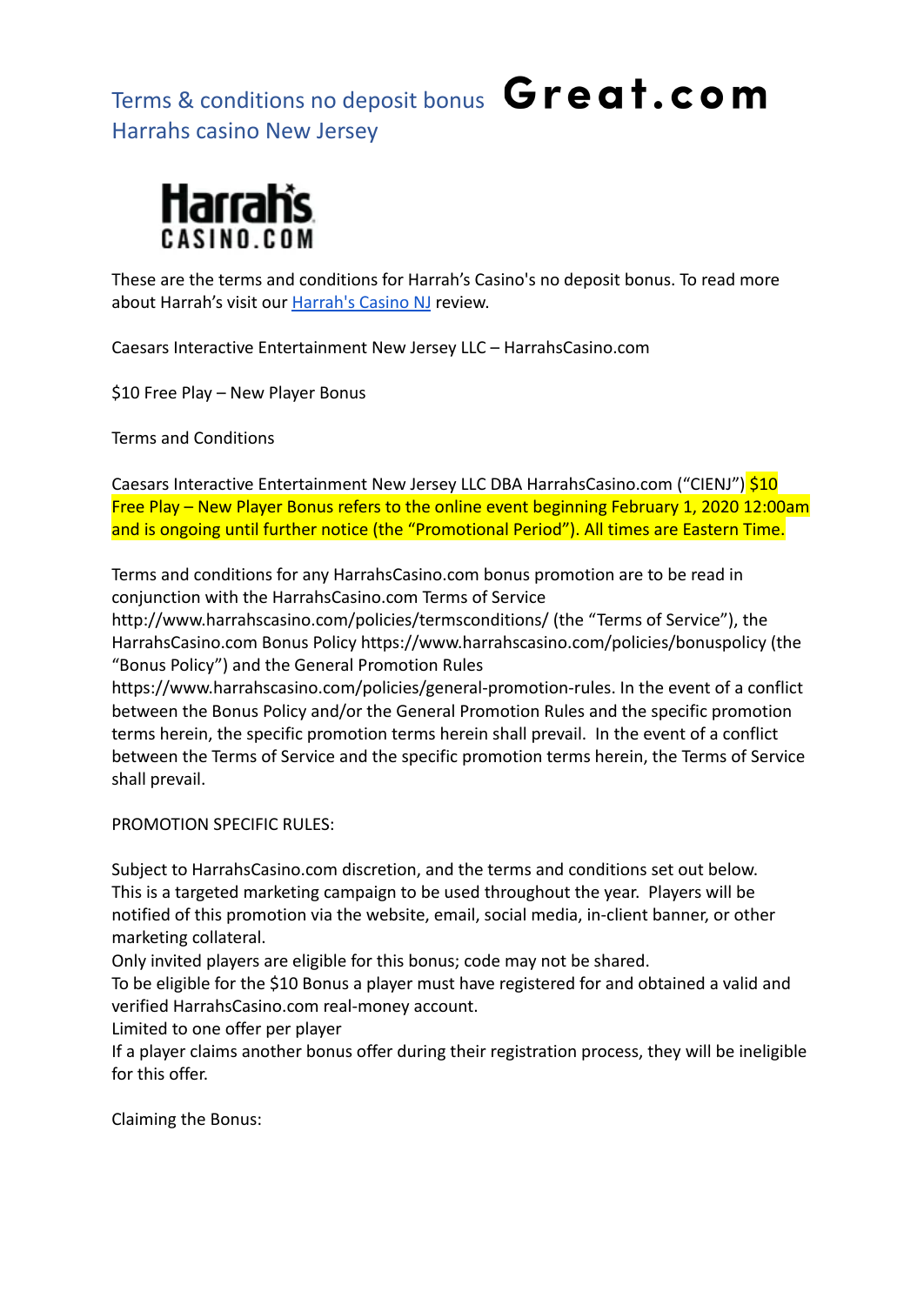Player will receive their bonus after completing their account registration. If a bonus code is required, the player must also enter the given bonus code. \$10 in bonus play will then be added to the player's account. Eligible Games:

Bonus funds will be available on the games specified on the marketing collateral. If not specified, bonus is valid on all games.

#### **Wagering Requirements:**

All Bonus Funds associated with the above promotion are subject to HarrahsCasino.com discretion and all terms and conditions.

Wagering requirements on bonus funds vary based on the game type played. Visit http://www.harrahscasino.com/policies/bonuspolicy/ for the contribution rate of each game type.

In order to be eligible to withdraw the bonus funds and any winnings generated from wagers made with the bonus funds, players must wager the bonus amount (the "Wagering Requirement") 1x on slot games, and 5x on all other games.

Players have 7 days to satisfy the Wagering Requirements from the day the bonus funds are awarded. Failing to do so will result in the expiration and forfeiture of any remaining bonus amount.

Making a withdrawal with any funds locked to a bonus or cancelling the bonus itself, prior to satisfying wagering requirements will result in the bonus funds and any bonus winnings being forfeited. General:

Trademarks used herein are owned by Caesars Interactive Entertainment, LLC and its affiliated companies. All other trademarks not owned by Caesars that appear herein are the property of their respective owners.

Management reserves the right to change or cancel this promotion at any time without notice.

The CIENJ accounting department will review the Patron Account Adjustment report for bonus adjustments in accordance with 13:69O-1.9.

This promotion is being conducted in accordance with N.J.A.C. 13:69O-1.4(q). CIE Promotions will retain details of all participants for 60 days after the event in accordance with N.J.A.C. 13:69D-1.8(g)6xiii.

Bonus is not available on deposits made via PayNearMe or at the Caesars Atlantic City Casino Cage.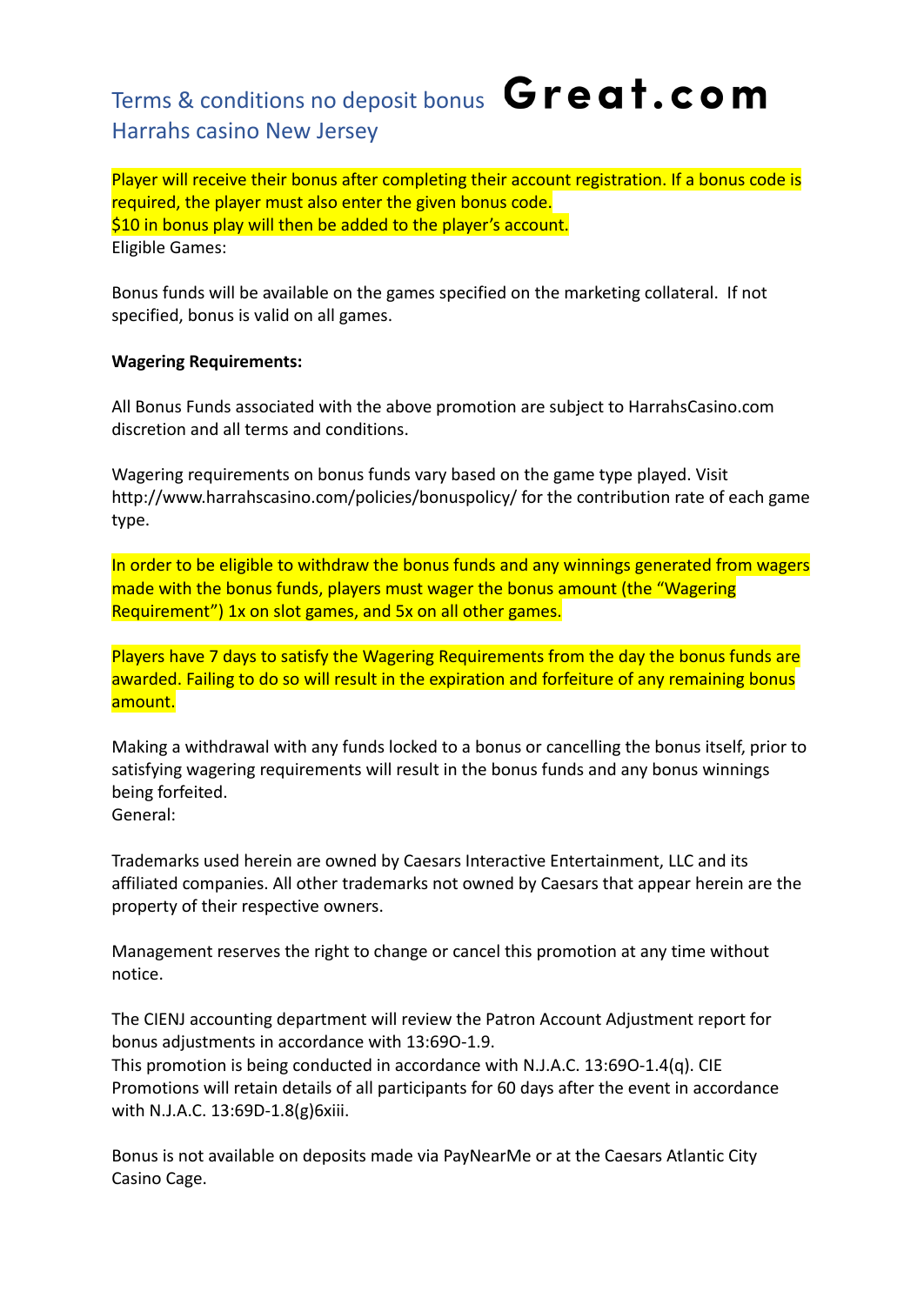Customer support can be reached at njsupport@HarrahsCasino.com or 1-855-218-6230. Valid within the State of New Jersey only.

### **HarrahsCasino.com Bonus Policy**

1. The terms and conditions for any bonus are to be read in conjunction with:

(i) the HarrahsCasino.com Terms of Service ("Terms of Service"), and

(ii) any terms specific to such bonus ("Specific Terms").

Unless otherwise stated herein, in the event of a conflict between this Bonus Policy and the Terms of Service or Specific Terms, the Terms of Service or this Bonus Policy shall prevail. In the event of any conflict between the Terms of Service and this Bonus Policy, the Terms of Service shall prevail unless otherwise stated herein.

2. To be eligible for bonuses, players must have a valid and verified HarrahsCasino.com real-money account.

3. Caesars Interactive Entertainment New Jersey, LLC ("CIE", or "we", or "us") reserves the right to limit any bonus to one per player at our sole discretion.

General Bonus Policy Terms and Conditions

This Bonus Policy applies to all bonus or promotional funds received in excess of regular funds.

At our sole discretion, we may amend or modify the terms of any bonus promotion. For security and verification purposes, we reserve the right to limit the participation in any bonus promotion to: (i) one per household; (ii) one per computer terminal; or (iii) one per mobile device (if applicable).

Players may be required to submit a claim for any bonus they are offered. Failure to claim an offered bonus and/or provide a valid email address, if one is required, may render such bonus offer void.

We will deposit all bonuses into a player's account within seventy-two (72) hours of the player becoming eligible to receive them.

"Pending Bonuses" are bonus funds awarded in a restricted state that may not be accessed nor wagered with, but are released into a player's real-money bankroll incrementally as he accumulates Tier Credits. Unless otherwise stated in a bonus' Specific Terms, \$10.00 in bonus funds will be released into a player's bankroll for every 160 Tier Credits earned. No bonus funds are released for Tier Credits earned that only partially fulfil an incremental Tier Credits threshold.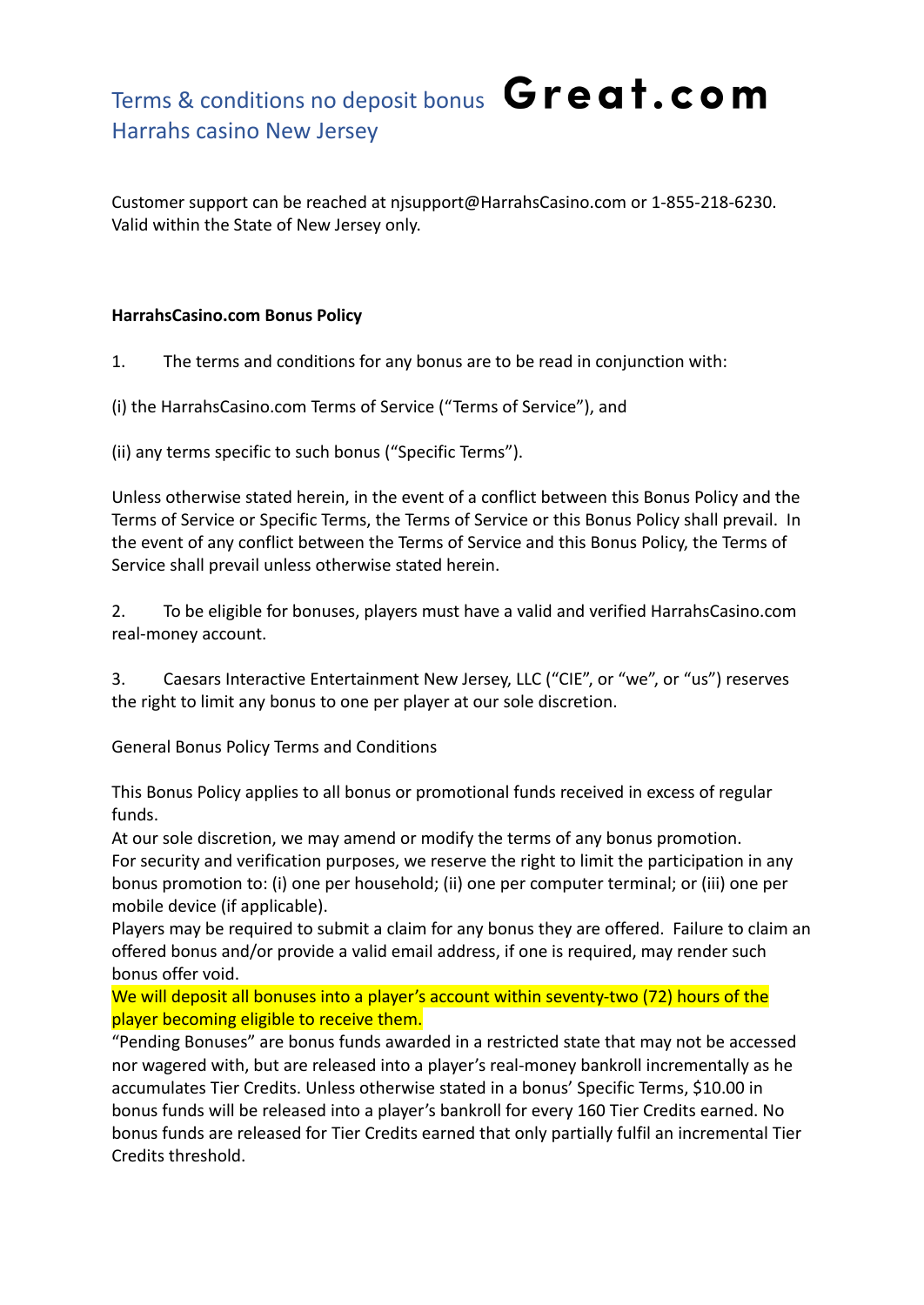"Immediate Bonuses" are bonus funds that are awarded to a player in a restricted state and may be wagered with immediately upon grant. Unless otherwise stated in a bonus' Specific Terms, all immediate bonuses, and winnings generated with wagers placed with such funds, may be withdrawn only after a player has collected 2.5 Bonus Points per every \$1 of the received bonus amount. For example, a player must first accumulate 25 Bonus Points before withdrawing a bonus totalling \$10.

An explanation as to how Tier Credits and Bonus Points are accumulated can be found here. In the event that we, in our sole discretion, determine that a player is abusing, or otherwise acting in bad faith in relation to any bonus or promotional offering, we reserve the right to terminate a player's account and/or withhold funds in a player's account pursuant to our Terms of Service, subject to applicable laws and regulations.

We reserve the right, in our sole discretion, to withhold the amount of any bonus from a player's withdrawal in accordance with our Terms of Service.

. If such wagering requirements are not satisfied before the Expiry Date, bonus funds and any winnings generated from the wagering of such bonus funds will be removed from a player's account.

A players account is made up of both Available Funds (those that can be used in any applicable game or withdrawn subject to the Withdrawal Policy) and Restricted Funds (the total of bonus funds that have not yet met the wagering requirement and any winnings associated with such bonus funds). If you have both Available Funds and Restricted Funds in your account, the next wager you make will use Restricted Funds first. Available Funds will only be used once your Restricted Funds balance is zero.

We reserve the right, at our sole discretion and at a time of our choosing to revoke bonuses or any parts thereof.

Any winnings generated from wagers placed, whether in whole or in part, with bonus money, shall be paid to the winning player as follows:

(i) a payment to the player's real-money bankroll up to the nominal portion of the wager, if any, that was funded with real money;

(ii) a payment to the player's 'bonus wallet' up to the original amount of bonus money used to fund the wager, or up to the amount that was in the player's 'bonus wallet' prior to funding the wager, whichever is greater; and

(iii) a payment of remaining winnings, if any, to the player's 'bonus wallet'.

If the funds initially deposited by a player in order to generate or claim a bonus are withdrawn prior to wagering requirements having been satisfied, the bonus amount (and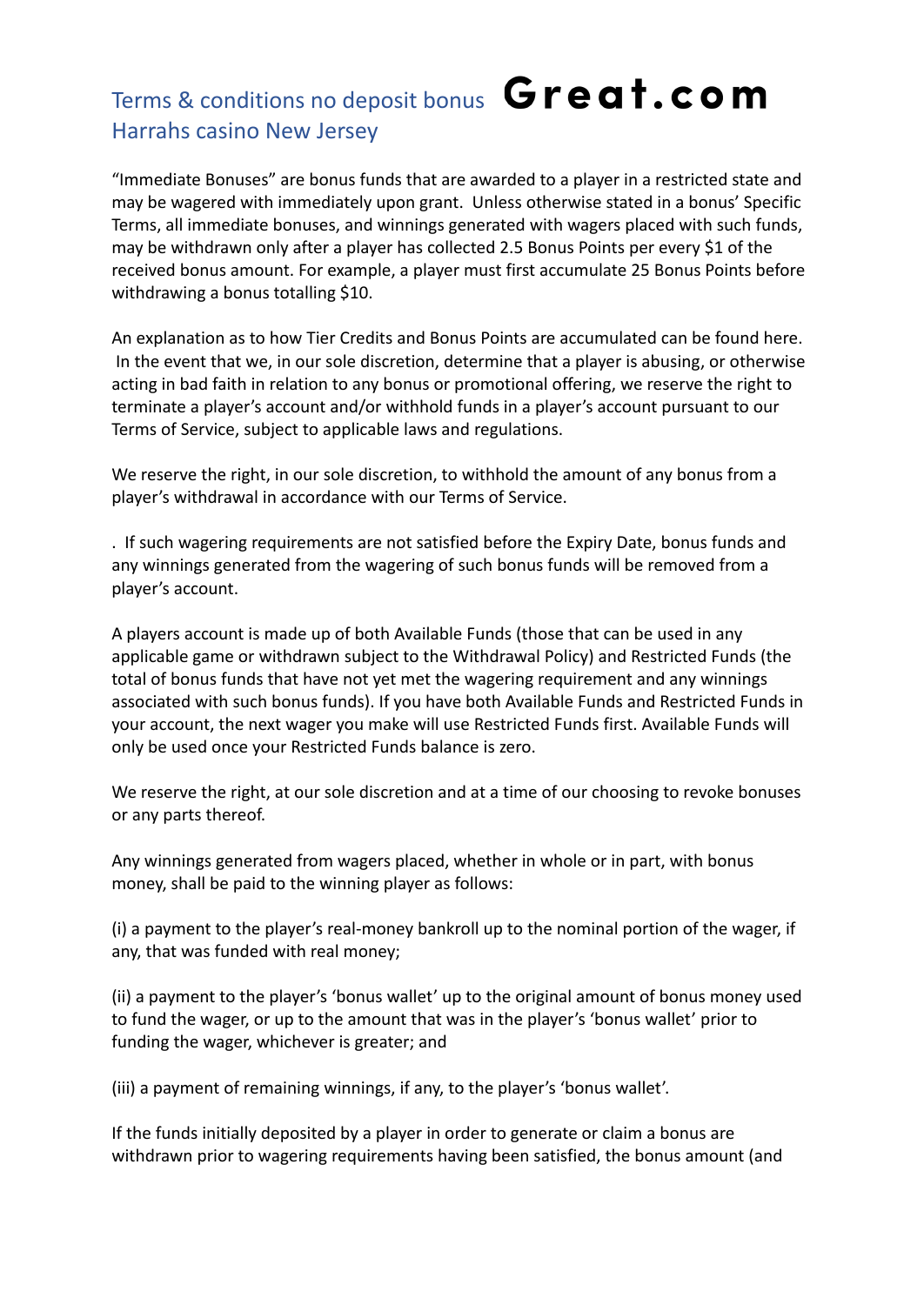any winnings which may have been generated through the wagering of the bonus funds) will be forfeited.

A player may have multiple bonuses in his account, but no wagers made may contribute to satisfying the wagering requirements applicable to more than one bonus at once. Wagers will contribute first toward satisfying the wagering requirements of bonuses awarded to a player earlier-in-time. Only upon satisfaction of the wagering requirements applicable to such bonus (or the expiration or cancelation of the bonus) will wagers then contribute toward satisfying the requirements of the bonus awarded next-in-time. Bonuses may be restricted to being used only for certain casino games.

In the event we believe that a player was abusing or attempting to abuse a bonus offered by us, we may, in our sole discretion, deny, withhold or withdraw from such player's account any bonus amount together with any winnings derived from wagers made, in whole or in part, with such bonus funds.

If you wish to withdraw bonus funds or winnings from such funds, please see our Withdrawal Policy.

We reserve the right, in our sole discretion, to restrict eligibility for any bonus offer to a limited category or subset of players.

Notwithstanding the modification provisions in the Terms of Service, we reserve the right, at our sole discretion and at a time of its choosing, to withdraw, revoke or amend any bonuses and promotional offers, or any parts thereof.

Players may request that any bonus for which the associated wagering requirements have not been satisfied be removed from their account by contacting Support at njsupport@HarrahsCasino.com. Jackpot Vouchers:

The following terms and conditions for jackpot voucher will apply to all eligible players:

A jackpot voucher may be granted by us to a player as a type of a bonus. A jackpot voucher can only be used to participate in a jackpot game selected by us. We may at any time and in our sole discretion change the jackpot game for which a jackpot voucher may be used.

Jackpot vouchers may not be: (i) exchanged or converted into cash; (ii) joined together to create a higher value jackpot voucher; or (iii) are not transferable (i.e. they cannot be transferred from one player to another player).

Unless otherwise stated in the Specific Terms, all jackpot vouchers credited to a player's account must be used by the earlier of: (i) 14 days from being granted to a player's account;